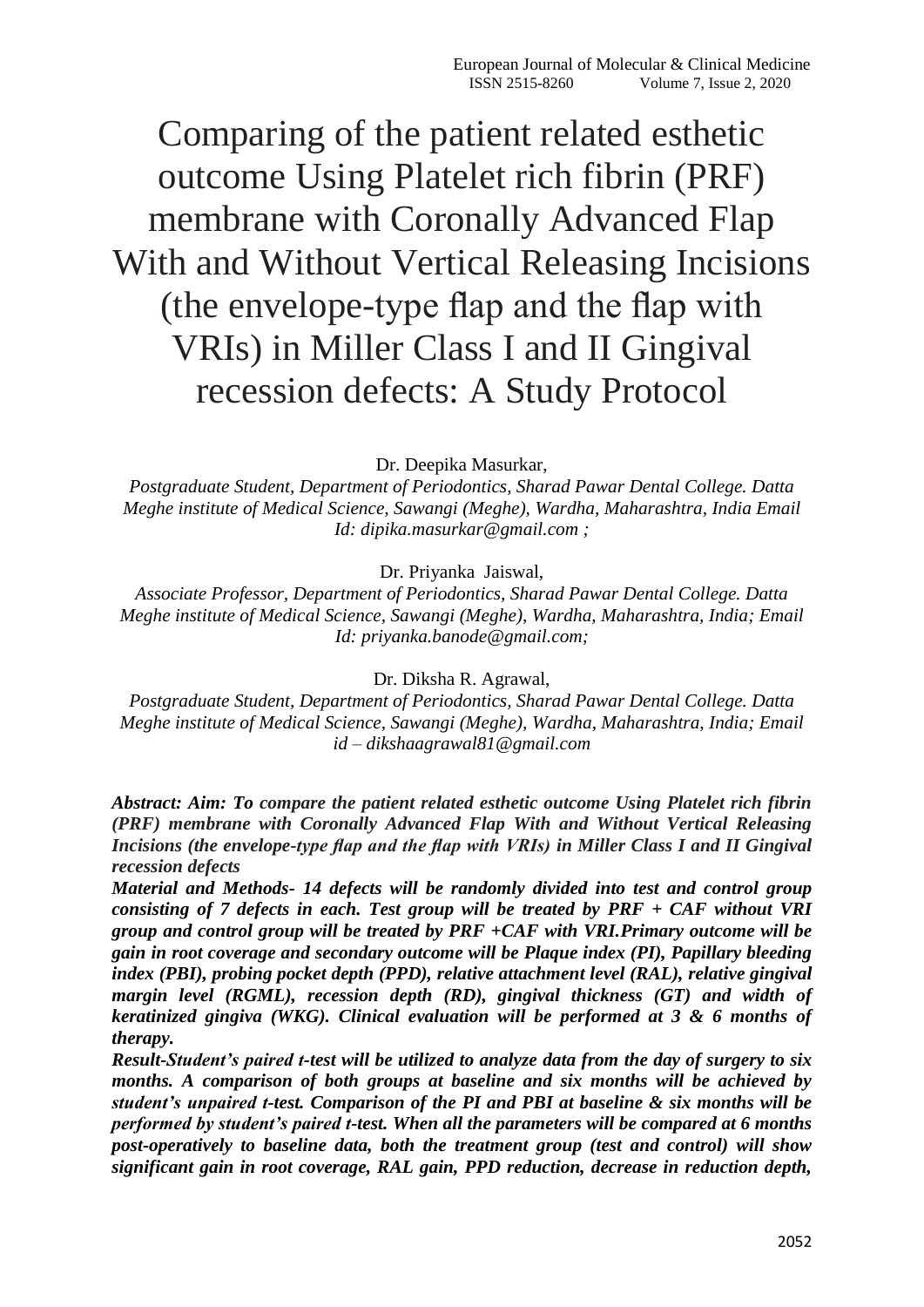*increase in GT and WKG.No significant difference will be found in the two groups for reduction of recession and CAL and satisfaction of patient with regards to esthetics. Higher chances of complete root coverage and increase WKG will be seen in control group.*

*Conclusion- The combination of PRF and CAF without VRI will be effective in the treatment of gingival recession. PRF in combination with CAF without VRI will have significant clinical outcome as compared to GTR membrane and CAF with VRI.*

#### *Key words:-Coronally advanced flap, gingival recession, Vertical releasing incisions.*

## **INTRODUCTION:**

**"** Gingival recession is exposure of the root surface due to apical migration of the gingival margin". Recession has become a common esthetic problem due to which most of the people are trying to get treated  $(Am$ arante et al  $2000)^1$ . Mucogingival surgeries are done to correct esthetic problems, avoid recession formation , help in controlling plaque, and decrease dentin hyper-sensitivity. People today around the world are conscious about their appearance and recession is under focused as it gives unaesthetic appearance during smiling (Zucchelli et al  $2000^{2}$ 

Past 30 years, many surgeries are developed for the gingival recession prevent recession. This surgeries are "subepithelial connective tissue graft" (SCTG), free gingival graft, coronally advanced flap (CAF), "laterally positioned flap", and "guided tissue regeneration with membranes", platelet-rich plasma (PRP), "acellular dermal matrix (ADM)", and "platelet-rich fibrin (PRF)" along with CAF (Needleman et al 2005, Miller et al 1998, Cario et al  $2009$ <sup>3-5.</sup>

PRF is a platelet concentrate of  $2<sup>nd</sup>$  generation made by centrifugation of blood. It is a alteration of PRP with some benefits, like  $1<sup>st</sup>$  its preparation is easy  $2<sup>nd</sup>$  ease of application 3 rd it is less expensive, and  $4<sup>th</sup>$  no need of bovine thrombin or anticoagulant for its preparation. PRF has fibrin framework properties and growth factors which help in stimulation of cell migration, faster healing of wound and tissue regeneration.

SCTG and CAF have given better results in gaining complete root coverage and thus are considered as gold standard for the same. Though, there are some disadvantages of SCTG technique such as it takes longer time for surgery, higher chances of morbidity, need for  $2<sup>nd</sup>$ surgery, and causes postoperative pain and bleeding, and donor tissue supply is limited (Needleman et al  $2005$ )<sup>3</sup>.

CAF is a safe and liable method for the management of root coverage that do not need donor site from palatal. Individual who has greater esthetic hopes, CAF will be the treatment of choice if there is enough keratinized tissue present below to the root exposed. In CAF, the tissue which covers the root recession have same color, thickness, and texture to that present surrounding the recession defect thus, it gives more esthetic results .

Envelope type of CAF is done for the management of gingival recessions in the anterior region of the mouth  $2$ . The benefit of the envelope type of flap is that it does not require vertical releasing incisions (VRIs), which damages supply of blood to the flap and can cause un-esthetic white scars (keloids).

### **Aim**

Therefore, the current study will be undertaken to "compare the patient related esthetic outcome Using Platelet rich fibrin (PRF) membrane withCoronally Advanced Flap With and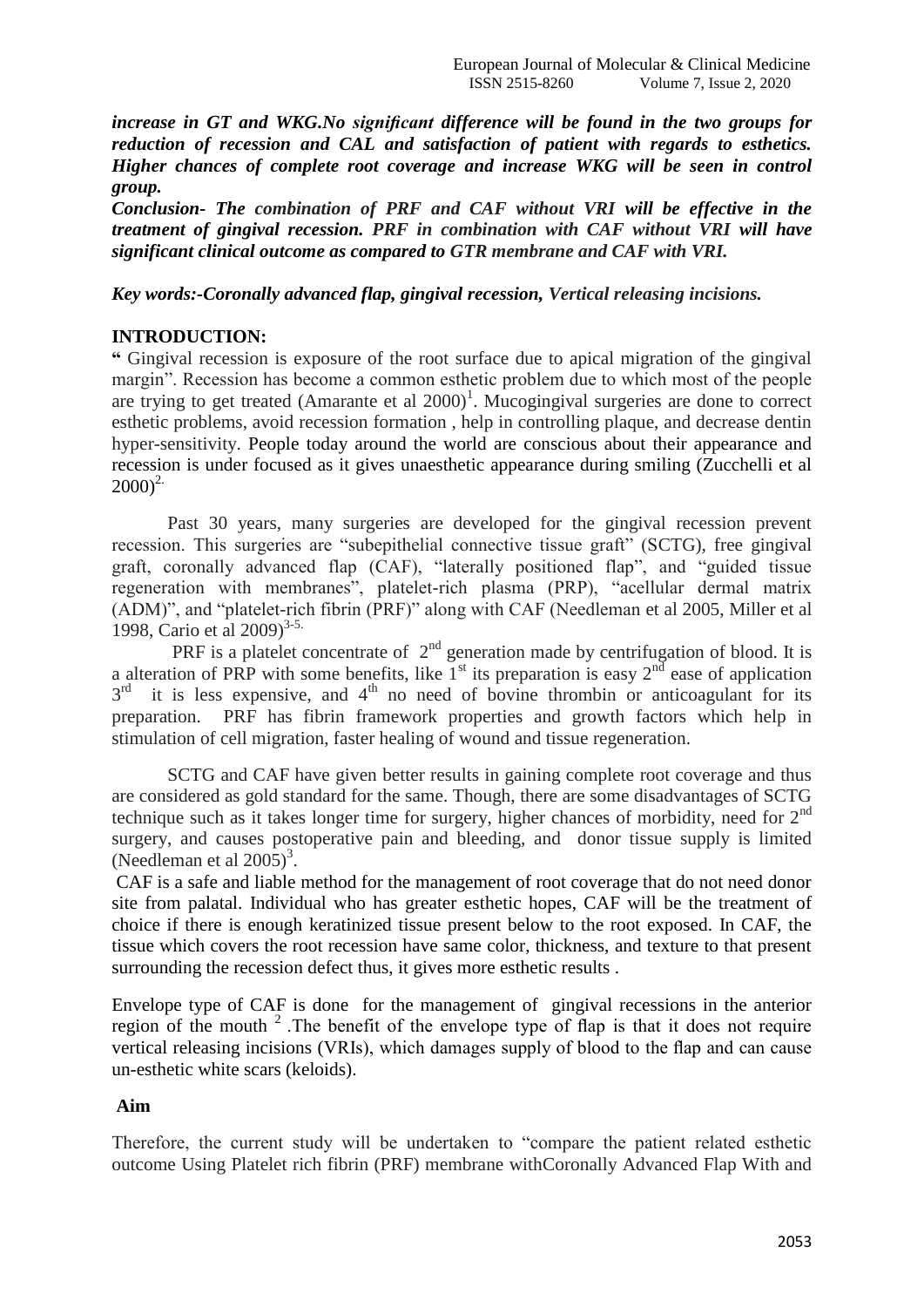Without Vertical Releasing Incisions (the envelope-type flap and the flap with VRIs) in Miller Class I and II Gingival recession defects" with the following objectives:

### **Objectives:**

- 1. To assess the efficacy of PRF membrane in along with CAF with VRIs for root coverage, gains in CAL (clinical attachment level), to improve the WKG (width of the keratinized gingiva).
- 2. To assess the efficacy of PRF membrane along with a coronally advanced flap without VRIs (envelope-type flap) in regard to root coverage, gains in CAL, to improve the WKG.
- 3. Evaluation of patient centered outcomes following root coverage with PRF membrane and CAF With and Without VRI.

### **MATERIAL AND METHODS:**

14 systemically healthy individual with recession of gingiva present on the buccal or labial surface of the teeth will be taken from the OPD of "department of Periodontics, Sharad Pawar Dental College, Sawangi (Meghe), Wardha" using following inclusion and exclusion criteria:

## **Inclusion Criteria:**

- 1. Existence of Miller's Class I /II gingival recession on the buccal/labial surfaces of the maxillary teeth .
- $2. > 2$  mm gingival recession depth present.
- 3. Adequate interdental bone seen radiographically.
- 4. Adequate WKG present apical to recession.

### **Exclusion Criteria:**

- 1. Patients using tobacco products and smokers.
- 2. Non cooperative individual.
- 3. Individual with poor oral hygiene after phase I therapy and showing plaque score  $\geq 1$ .
- 4. History of periodontal surgical treatment in quadrant selected for the study.
- 5. Pregnant lady or lactating mother.
- 6. Presence of badly caries teeth
- 7. Presence of mobile teeth.

### **Study Design:**

14 patients, each with recession defects will be selected for the study. Prior to surgery selected patients will be randomly assigned to either  $PRF + CAF$  with VRI group or  $PRF +$ CAF without VRI group (envelope-type flap), each group will be consisting 7 patients respectively. Before surgery, the defects will be randomly allotted either to test or control group by flipping a coin, each group will consist of 7 defects, according to randomized parallel design.

### **Initial Therapy:**

Every patient will receive initial therapy consisting of oral hygiene instructions, scaling and root planing, professional polishing with the use of rubber cup and a low abrasive polishing paste. Coronoplasty will be performed, if needed. A Modified Stillman's brushing technique will be prescribed for teeth with recession-type defects in order to minimize brushing trauma. Plaque control instructions will be repeated until patients achieved a plaque score of  $\leq 1$ . The patient's plaque control and tissue response will be re-evaluated 6 weeks later.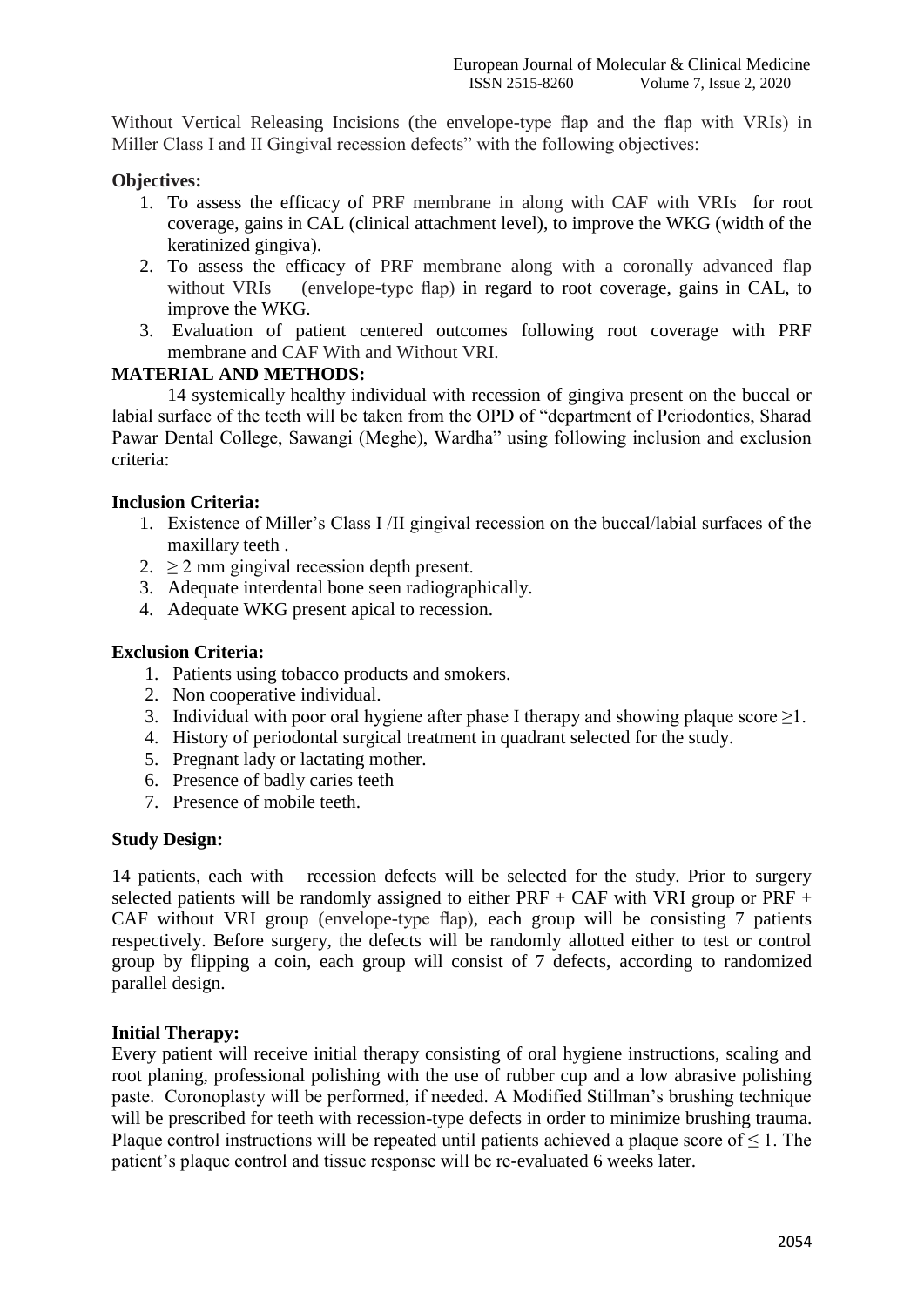# **CLINICAL MEASUREMENTS:**

Clinical records like Papillary Bleeding Index , Plaque Index , relative attachment level (RAL),probing pocket depth (PPD) , relative gingival margin level (RGML), recession depth (RD), WKG and GT will be noted on the surgery day, 3 and 6 months after surgery. Primary outcome will be gain in root coverage and secondary outcome will be PI, PBI, PPD, RAL, RGML, RD, GT and WKG.

## **A) Indices:**

Patient's gingival status and oral hygiene will be evaluated at the day of surgical procedure 3 and 6 months.

- **1. Plaque Index** will be measured using "Turesky Gilmore Glickman Modification of Quigley-Hein" 1970<sup>6</sup>
- **2.Papillary Bleeding Index**will be measured using Muhlemann H.R 1977 <sup>7</sup>

## **B) Probing Measurements:**

The clinical parameterswill be measured for evaluation of the results are the PPD, RAL,RGML, RD, WKG and GT which will be recorded using a UNC-15 probe. To assimilate the measurements clinically, acrylic stents will be made on patient's casts. Stent covering the occlusal surfaces of the test tooth will be used as reference point. To extend periodontal probe to the deepest area of defect, it inserted at an angle. With the help of burs, longitudinal grooves will be made on the stentwhich will be used as guide for periodontal probe. GT will be calculated 3 mm below the margin of gingiva, under topical anesthesia with the help of endodontic reamer and rubber stopper. RD will be calculated from cementenamel junction to the margin of gingiva.WKG will be achieved by calculating the sulcular depth plus the attached gingiva by UNC-15 Probe. These clinical measurements will be noted on the treated areas at the day of surgery, 3 and 6 months.

### **PRF Preparation**

10ml of blood will be withdrawn fromantecubital vein and samples will be taken in sterile test tubes and for 12 minutes will be centrifuged at 3000 rpm. In middle part fibrin clot formed which will be segregated from underlying RBCs

### **Surgical Procedure for control group:**

Before the surgery, blood investigations will be carried out and the patients will be directed to gargle with 0.2 % Chlorhexidinegluconate for 1 minute. Asepsis and infection control will be maintained throughout the surgical procedure. The surgical will be carried out following complete sterilization procedures. After giving local Anaesthesia<sup>8,9</sup>, root planing will be done of uncovered root surfaces with ultra-sonic scalers followed by curettes.

Two diagonal, beveled incisions will be given one at distal and other at mesial line angle of the two teeth surrounded with gingival recessions. These incisions, along with the intrasulcular incisions end to end to the distal and mesial margins of recession, designed the two external papillae. Split thickness dissection of surgical papillae will be done till the sulcular area, as the blade will be placed parallel to the root surface. Full thickness flap of soft tissue below the exposed root will be elevated by put in a small periosteum elevator into the sulcus and going in the apical direction so that 3 to 4 mm of bone is exposed below the bone dehiscence. The split thickness elevation will be done of VRIs.This split thickness elevation will continue apical to bone exposure until the elevated flap moves coronally passively. PRF will placed on the root surfaces. The flap should cover the PRF placed on the root surface and be stable in position coronally, even without the sutures.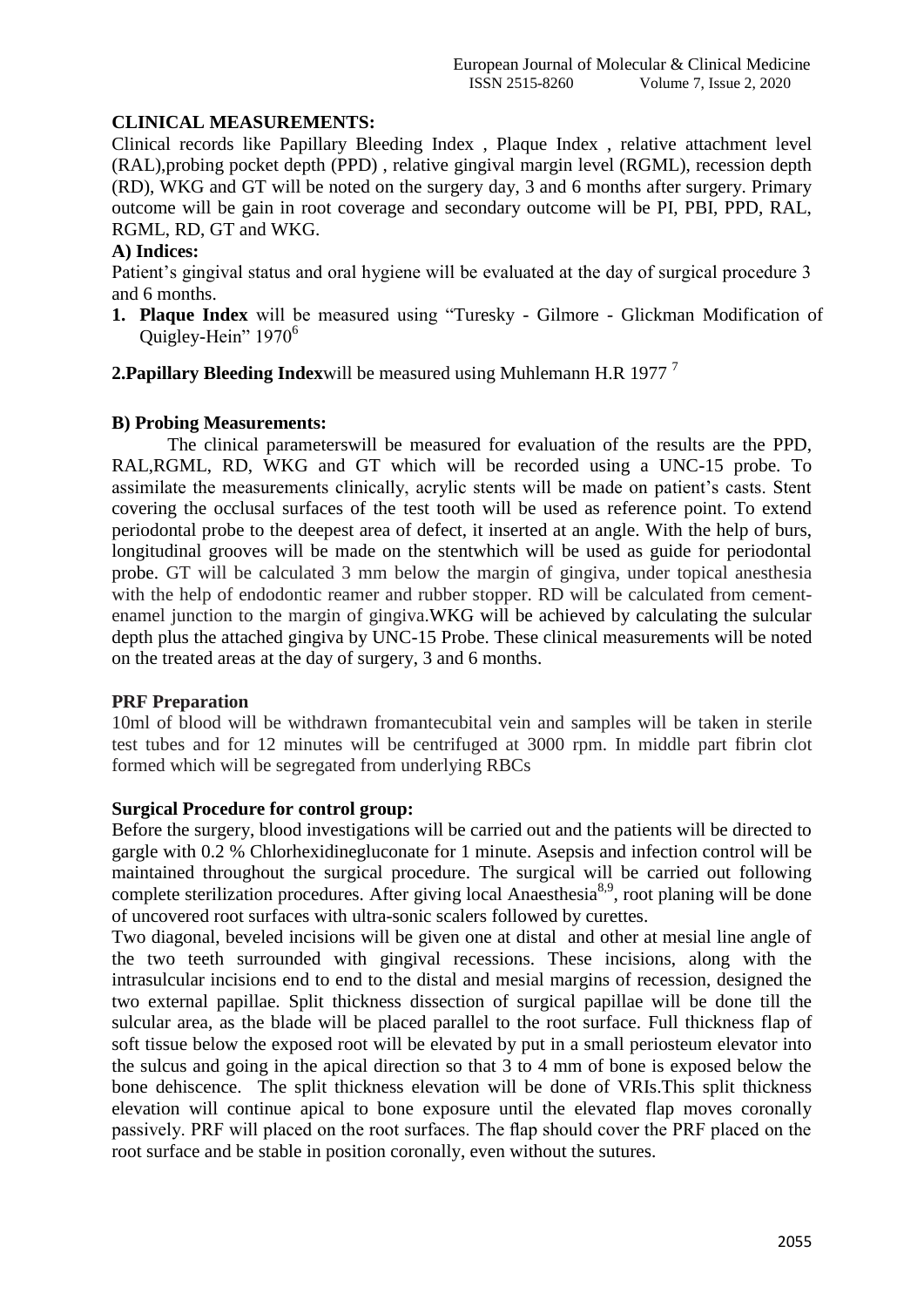Two interrupted sutures will be placed at the most apical part of the VRI, which will proceed in coronal direction, each suture will be directed apical–coronal from the flap to soft tissue.

#### **Surgical procedure for test group**

For test site surgical procedure will be same as that for control site except oblique incisions or VRI will not be placed i.e envelope flap will be raised in the control group and PRF membrane will be positioned on the surface of the root exposed. The flap should cover the PRF placed on the root surface and be stable in position coronally, even without the sutures.

We will start placing the suture from the peripheral areas of the flap. Last sutures will be placed at the central area. These sling sutures permits adequate placement of the flap on the curves of the crown and maintain the position of the papilla on the interdental connective tissue bed. The flap margin held above to the CEJ to compensate for soft tissue shrinkage after surgery.

### **Post-operative care:**

Post-operatively, periodontal pack will be set on the recipient site. Non-steriodal antiinflammatory Tab. Ibugesic Plus, t.i.d and antibiotic Cap. Mox, t.i.d will be given for 5 days after surgical period. Subjects will be advised to avoid brushing over treated side and rinse with 0.2% chlorhexidinegluconate for 2 weeks. They will be advised not to interrupt pack and prevent unnecessary injury to surgical site.

Periodontal pack will be taken off 1 week post-operatively. Healing is noticed and if necessary second pack will be given. Following 14 days the sutures will be removed. Patients will be instructed to wipe the surgical site with cotton ball soaked in 0.2% chlorhexidinegluconate for a week in an apico-coronal course and adopt Charter's brushing technique with soft toothbrush. Subjects will be recalled at 1, 3 and 6 months following surgery.

#### **Statistical Analysis:**

The mean and standard deviations (Mean  $\pm$  SD) values will be measured for all records. Mean data is examined using standard statistical method for the statistical significance. Students paired t-test will be used to correlate the data from the baseline to 3 and 6 months for per group. Treatment groups comparisons will be done using student's unpaired t-test. If probability value [p] is  $> 0.05$ , the difference observed will be regarded as non-significant and if  $less < 0.05$ , it will be significant.

### **Expected results:**

Time required for the surgery will be less in the control group. No significant difference will be found in the two groups for reduction of recession and CAL and satisfaction of patient with regards to esthetics. Higher chances of complete root coverage and increase WKG will be seen in control group.

### **Discussion:**

PRF has increased amount of Leukocytes helps in release of growth factor, regulation of immunity, anti-infectious properties, and remodelling of matrix during wound healing.PRF membrane helps in stabilization of flap as it has adhesive properties and biologic functions such as fibrin glue; this also helps in angiogenesis enhancement (McGuire et al  $2003$ )<sup>10.</sup> PRF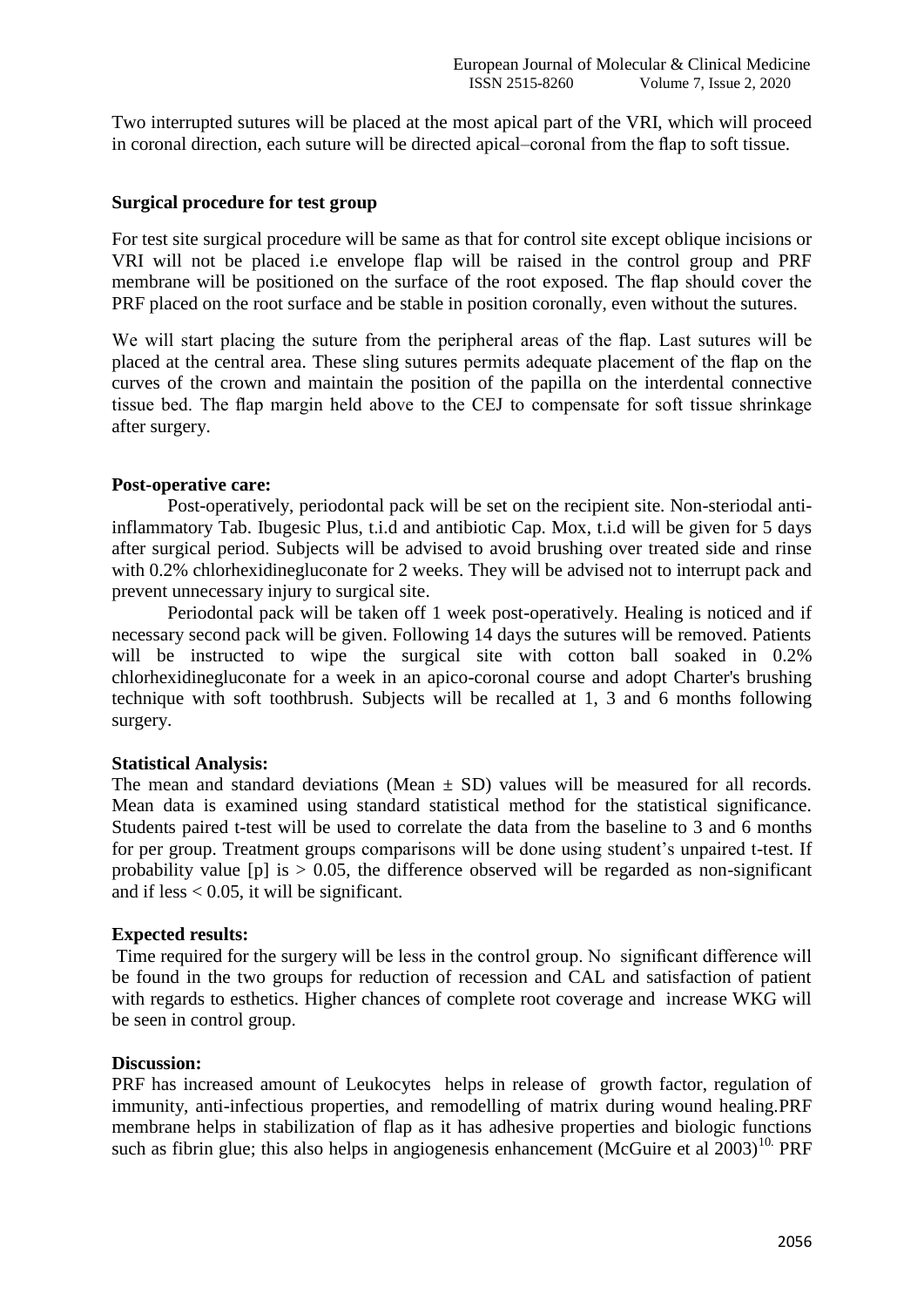can be produced easily and is less expensive, it takes less time for the preparation of PRF (Jankovic et al  $2012$ )<sup>11</sup>.

Jankovic et al  $(2012)^{11}$ compared the outcomes gained by the using "PRF membrane and connective tissue graft (CTG)" in the management of gingival recession and assessed the clinical effect of PRF on subjective patient discomfort and early healing of wound. Using PRF membrane for the management of gingival recession shows acceptable clinical results, along with improved wound healing and reduced patient discomfort compared to CTG treated gingival recession defects. The authors concluded that increase in KTW in was seen in CTG group and improved wound healing was obtained with the PRF group.

G. Zucchelli et al  $(2009)^{12}$  associated esthetic and root coverage results of the CAF with and without VRI for the management of multiple recessions defects. It was found that both techniques were useful for reduction of recession depth. The CAF without VRI shows higher chances of attaining 100 percent root coverage and reduces post-operative discomfort. Time required for the surgical was less for CAF without VRI group. There was possibility of keloid formation in CAF with VRI group thus giving patients an un-esthetic appearance. Few articles on Gingival surgeries related to recession are available 13-15 . Dambhare et al reported a study of autologous Platelet Rich Fibrin in combination with HA and Beta-TCP or HA and Beta-TCP alone for treatment of furcation defects<sup>16</sup>. Thombre et al conducted evaluation of the effectiveness of coronally positioned flap with or without acellular dermal matrix allograft in the treatment of multiple marginal gingival recession defects<sup>17</sup>. Chavan et al reported about open flap debridement in combination with acellular dermal matrix allograft for the prevention of postsurgical gingival recession<sup>18</sup>. Deshpande et al conducted a comparative evaluation of RhPDGF-BB plus Beta-TCP and subepithelial connective tissue graft for the treatment of multiple gingival recession defects<sup>19</sup>. Another related 2study on treatment of periodontitis was reported by Kathariya et al<sup>20</sup>and Abualhaija<sup>21.</sup>

### **Conclusion:**

The combination of PRF and CAF without VRI will be effective in the treatment of gingival recession. PRF in combination with CAF without VRI will have significant clinical outcome as compared to GTR membrane and CAF with VRI.

#### **References:-**

- [1] Amarante ES, Leknes KN, Skavland J, Lie T. Coronally positioned flap procedures with or without a bioabsorbable membrane in the treatment of human gingival recession. J Periodontol 2000; 71:989–998.
- [2] Zucchelli G, De Sanctis M. Treatment of multiple recession-type defects in patients with esthetic demands. Journal of periodontology. 2000 Sep 1;71(9):1506-14.
- [3] Needleman I, Moles DR, Worthington H. Evidence-based periodontology, systematic reviews and research quality. Periodontol 2000 2005;37:12–28.
- [4] Müller HP, Eger T, Schorb A. Gingival dimensions after root coverage with free connective tissue grafts. J ClinPeriodontol1998;25:424–430.
- [5] Cairo F, Pagliaro U, Nieri M. Treatment of gingival recession with coronally advanced flap procedures: A systematic review. J ClinPeriodontol 2008;35: 136– 162.
- [6] Turesky S, Gilmore, Glickman : Reduced plaque formation by the chloromethyl analogue of vit C. J Periodontol 1970;41:41-49.
- [7] Muhlemann. HR: Psychological and chemical mediators of gingival health .J Prevodent 1977;4:6-17.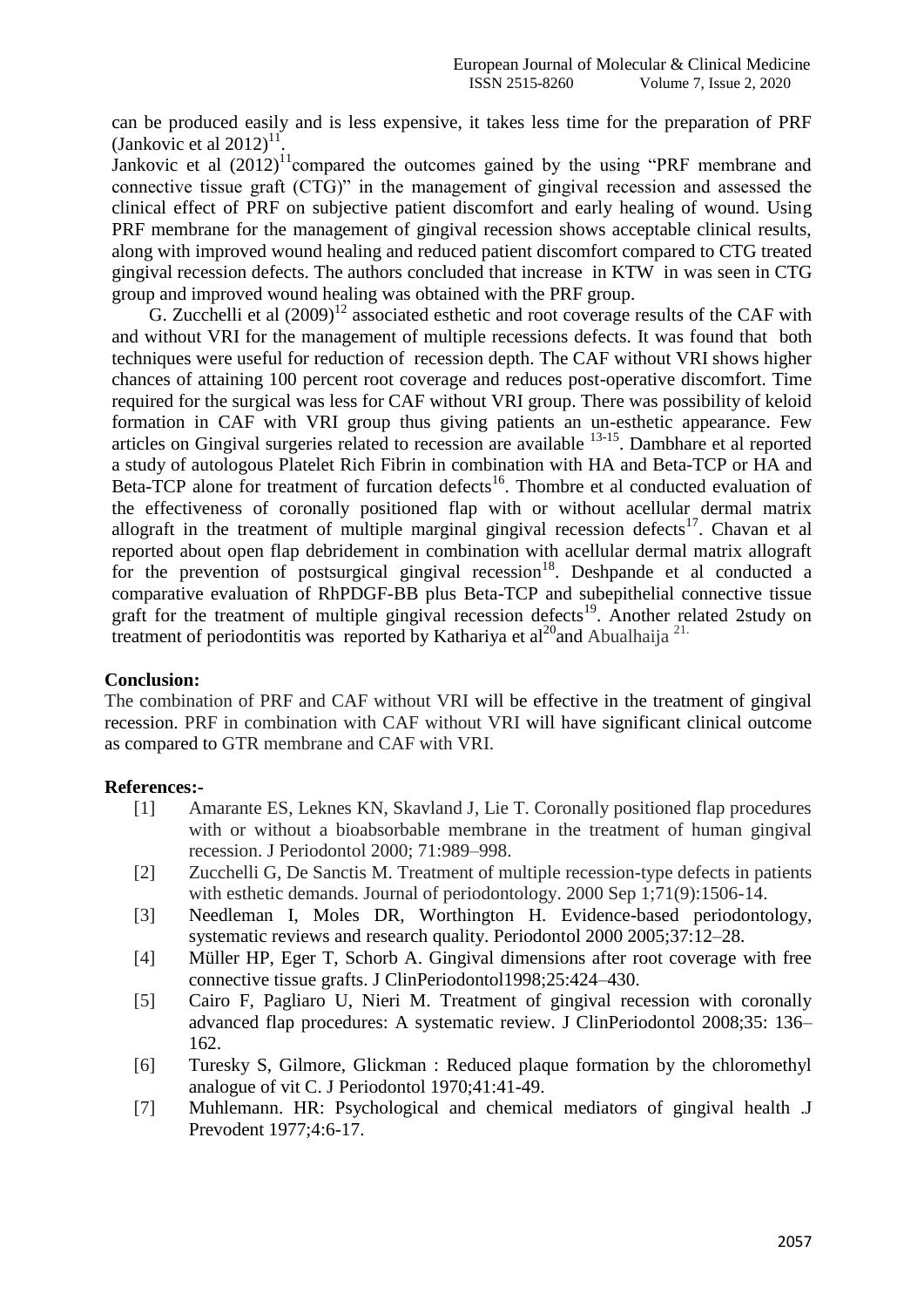- [8] Rathi, N.V., A.A. Khatri, A.G. Agrawal, M. SudhindraBaliga, N.R. Thosar, and S.G. Deolia. "Anesthetic Efficacy of Buccal Infiltration Articaine versus Lidocaine for Extraction of Primary Molar Teeth." *Anesthesia Progress* 66, no. 1 (2019): 3–7.
- [9] Reddy, K.V., A. Jadhav, N. Bhola, A. Mishra, and P. Dakshinkar. "Is 0.75% Ropivacaine More Efficacious than 2% Lignocaine with 1:80,000 Epinephrine for IANB in Surgical Extraction of Impacted Lower Third Molar?" *Oral and Maxillofacial Surgery* 23, no. 2 (2019): 225–31.
- [10] McGuire MK, Cochran DL. Evaluation of human recession defects treated with coronally advanced flaps and either enamel matrix derivative or connective tissue. Part 2: Histological evaluation. J Periodontol2003;74:1126–1135.
- [11] Jankovic S, Aleksic Z, Klokkevold P, et al. Use of platelet-rich fibrin membrane following treatment of gingival recession: A randomized clinical trial. Int J Periodontics Restorative Dent 2012;32:e41–e50
- [12] G. Zucchelli, M. Mele, C. Mazzotti, M. Marzadori, L. Montebugnoli, M. De SanctisCoronally Advanced Flap With and Without Vertical Releasing Incisions for the Treatment of Multiple Gingival Recessions: A Comparative Controlled Randomized Clinical Trial. J Periodontol July 2009.
- [13] Nandanwar, J., M. Bhongade, S. Puri, P. Dhadse, M. Datir, and A. Kasatwar. "Comparison of Effectiveness of Hyaluronic Acid in Combination with Polylactic Acid/Polyglycolic Acid Membrane and Subepithelial Connective Tissue Graft for the Treatment of Multiple Gingival Recession Defects in Human: A Clinical Study." *Journal of Datta Meghe Institute of Medical Sciences University* 13, no. 1 (2018): 48–53. https://doi.org/10.4103/jdmimsu.jdmimsu\_39\_18.
- [14] Jaiswal, P.G., S.S. Puri, and M.L. Bhongade. "Evaluation of Effectiveness of Subepithelial Connective Tissue Graft in Combination with Coronally Positioned Flap in the Treatment of Isolated Gingival Recession in Esthetic Areas by Using Surgical Microscope." *Journal of Datta Meghe Institute of Medical Sciences University* 12, no. 1 (2017): 79–84. https://doi.org/10.4103/jdmimsu.jdmimsu\_27\_17.
- [15] Pakhare, V.V., P. Bajaj, M.L. Bhongade, and B.S. Shilpa. "Gingival Depigmentation by Free Gingival Autograft: A Case Series." *Dental Update* 44, no. 2 (2017): 158–62. https://doi.org/10.12968/denu.2017.44.2.158.
- [16] Dambhare, Ashish, Manohar Laxmanrao Bhongade, Prasad Dhadse V, Bhumika Sehdev, Kiran Kumar Ganji, Kaustubh Thakare, Hiroshi Murakami, Yoshihiko Sugita, Hatsuhiko Maeda, and Mohammad Khursheed Alam. "A Randomized Controlled Clinical Study of Autologous Platelet Rich Fibrin (PRF) in Combination with HA and Beta-TCP or HA and Beta-TCP Alone for Treatment of Furcation Defects." *JOURNAL OF HARD TISSUE BIOLOGY* 28, no. 2 (2019): 185–90. https://doi.org/10.2485/jhtb.28.185.
- [17] Thombre, Vivek, Somnath B. Koudale, and Manohar L. Bhongade. "Comparative Evaluation of the Effectiveness of Coronally Positioned Flap With or Without Acellular Dermal Matrix Allograft in the Treatment of Multiple Marginal Gingival Recession Defects." *INTERNATIONAL JOURNAL OF PERIODONTICS & RESTORATIVE DENTISTRY* 33, no. 3 (June 2013): E88–94. https://doi.org/10.11607/prd.1371.
- [18] Chavan, Ramesh Sundersing, Manohar Laxman Bhongade, Ishan Ramakant Tiwari, and Priyanka Jaiswal. "Open Flap Debridement in Combination with Acellular Dermal Matrix Allograft for the Prevention of Postsurgical Gingival Recession: A Case Series." *INTERNATIONAL JOURNAL OF PERIODONTICS &*